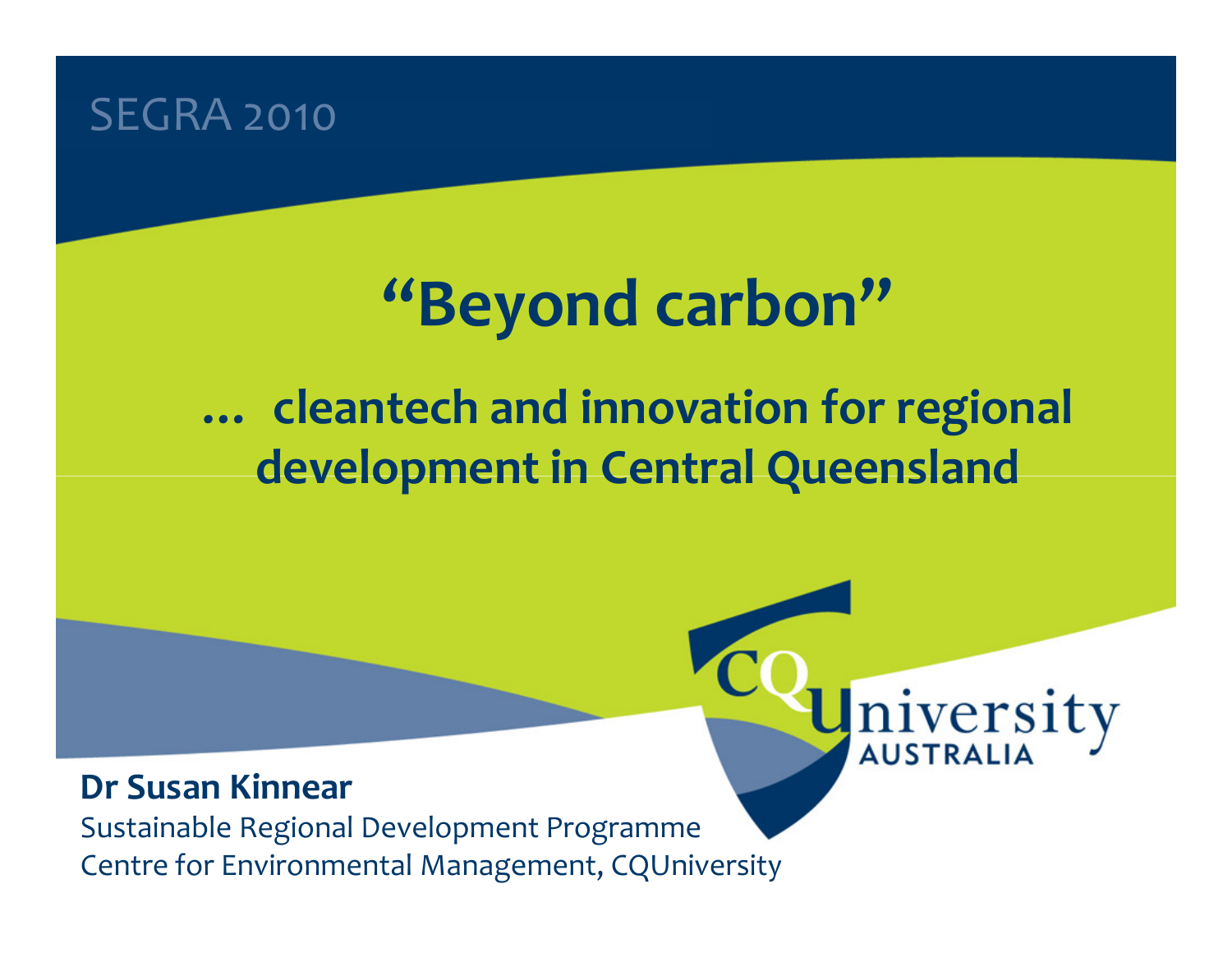Regional drivers for sustainability

regional-level environmental challenges **liveability** 

natural resources as key economic assets

population growth

regionalisation

climate change

providing Australia's ecosystem services

land use conflict

competitiveness of regional business

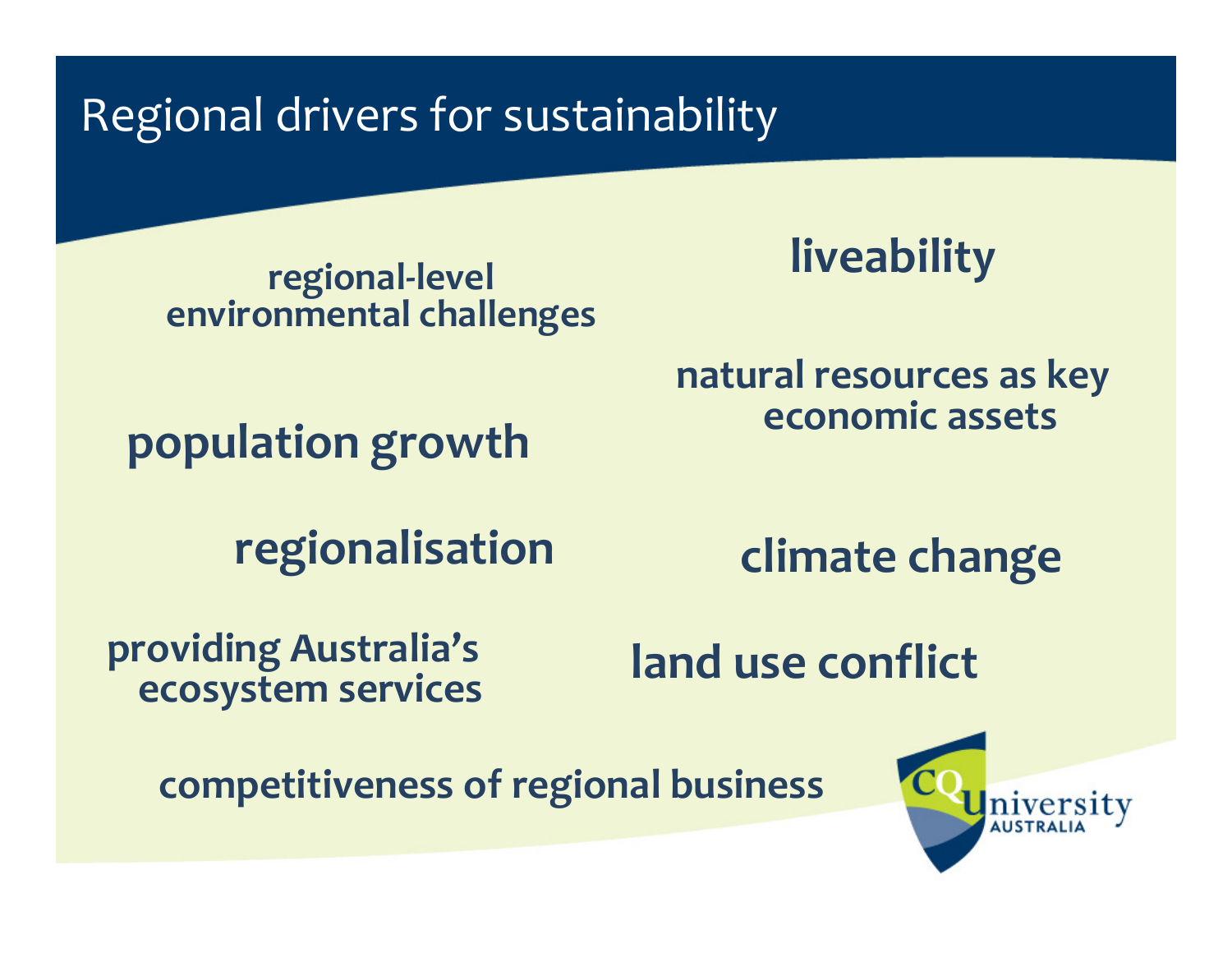## What is Cleantech?

"a diverse range of proven technologies, products, services and processes that measure, reduce, eliminate or remediate negative environmental impact and/or improve the productive and responsible use of natural resources while returning a profit to the provider"

(efficiency + environment + profitability)

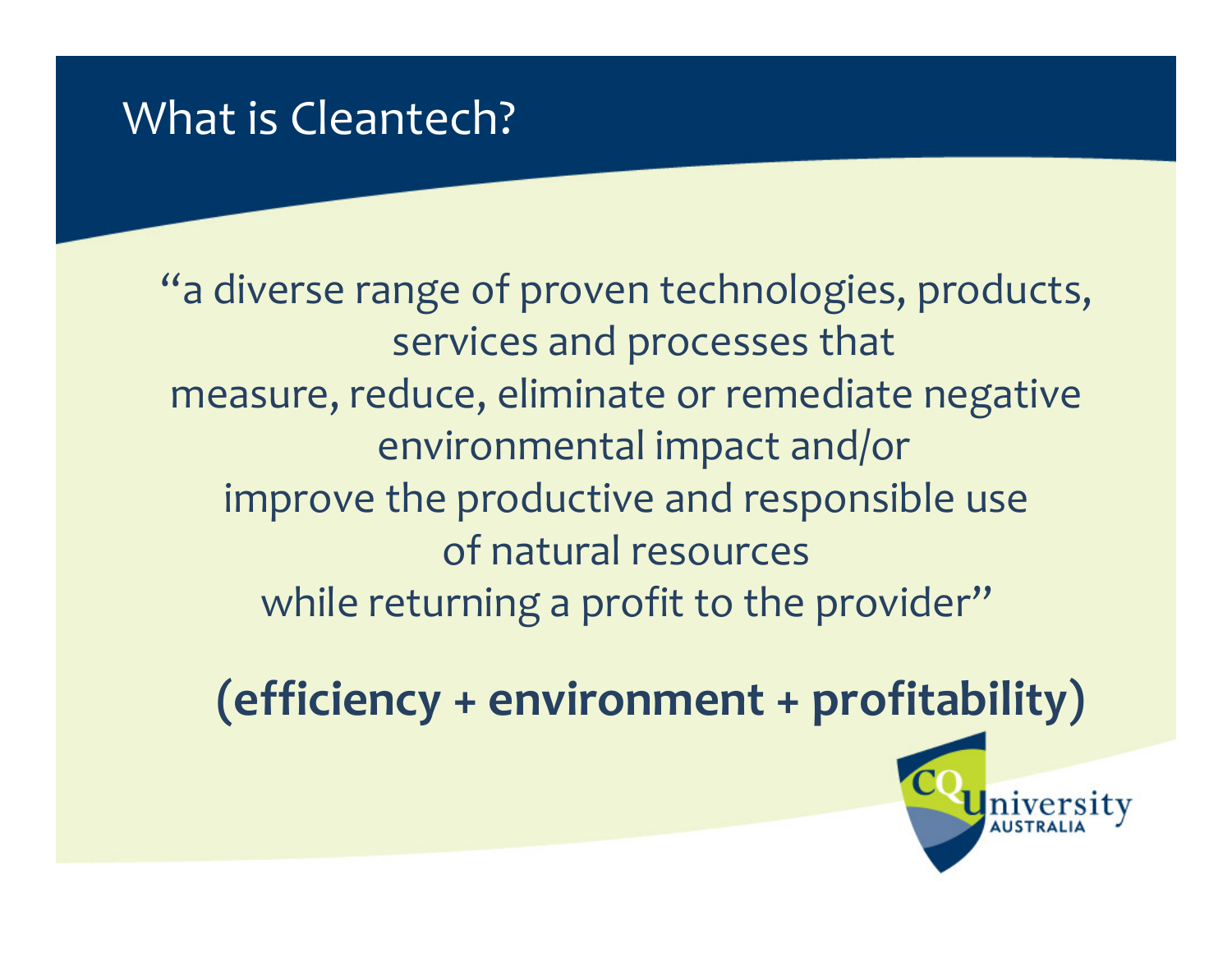# What's driving CQ's Cleantech agenda ?

- $\bullet$  Central Queensland's vulnerability
	- $\mathcal{L}_{\mathcal{A}}$  , the state of the state  $\mathcal{L}_{\mathcal{A}}$ regional climate predictions
	- and the contract of the con-– regional profile
	- $\mathcal{L}_{\mathcal{A}}$  , the state of the state  $\mathcal{L}_{\mathcal{A}}$ state of community preparedness & interest

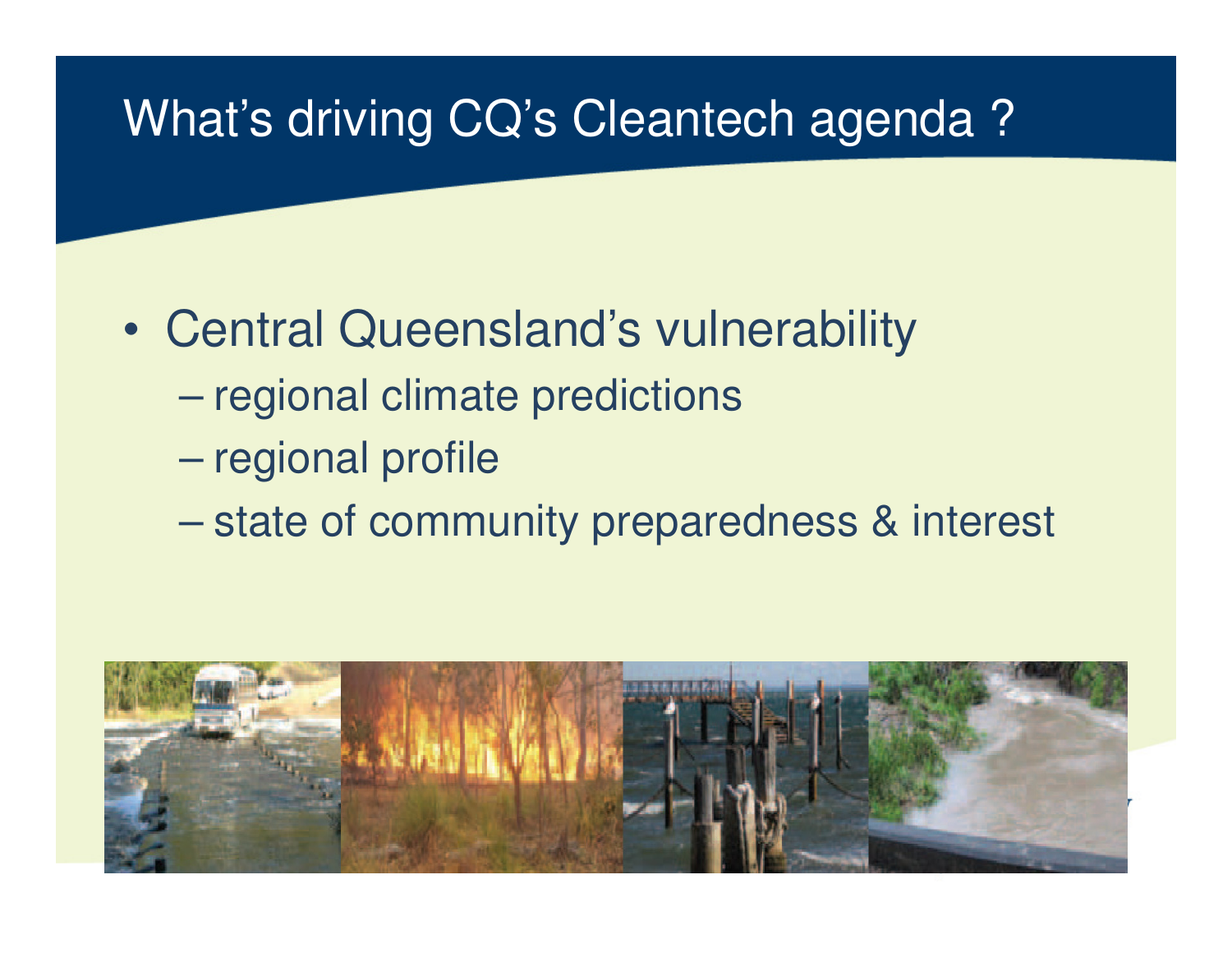

**Lowestopportunity**

**Highestopportunity**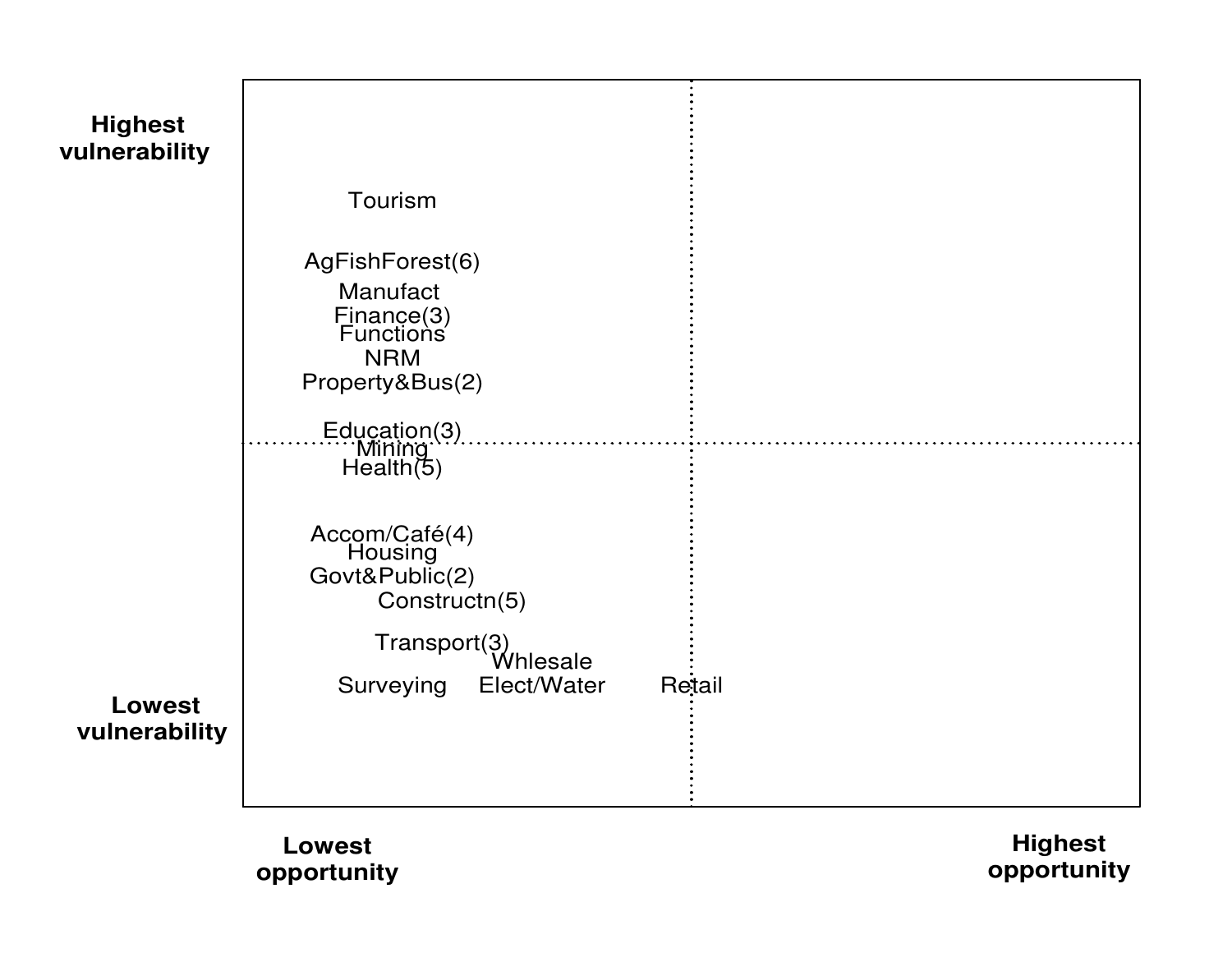## What is CleantechCQ?



- Development of the clean technology industry should be regionally based, not sectorally, based
- A stimulant for regional development

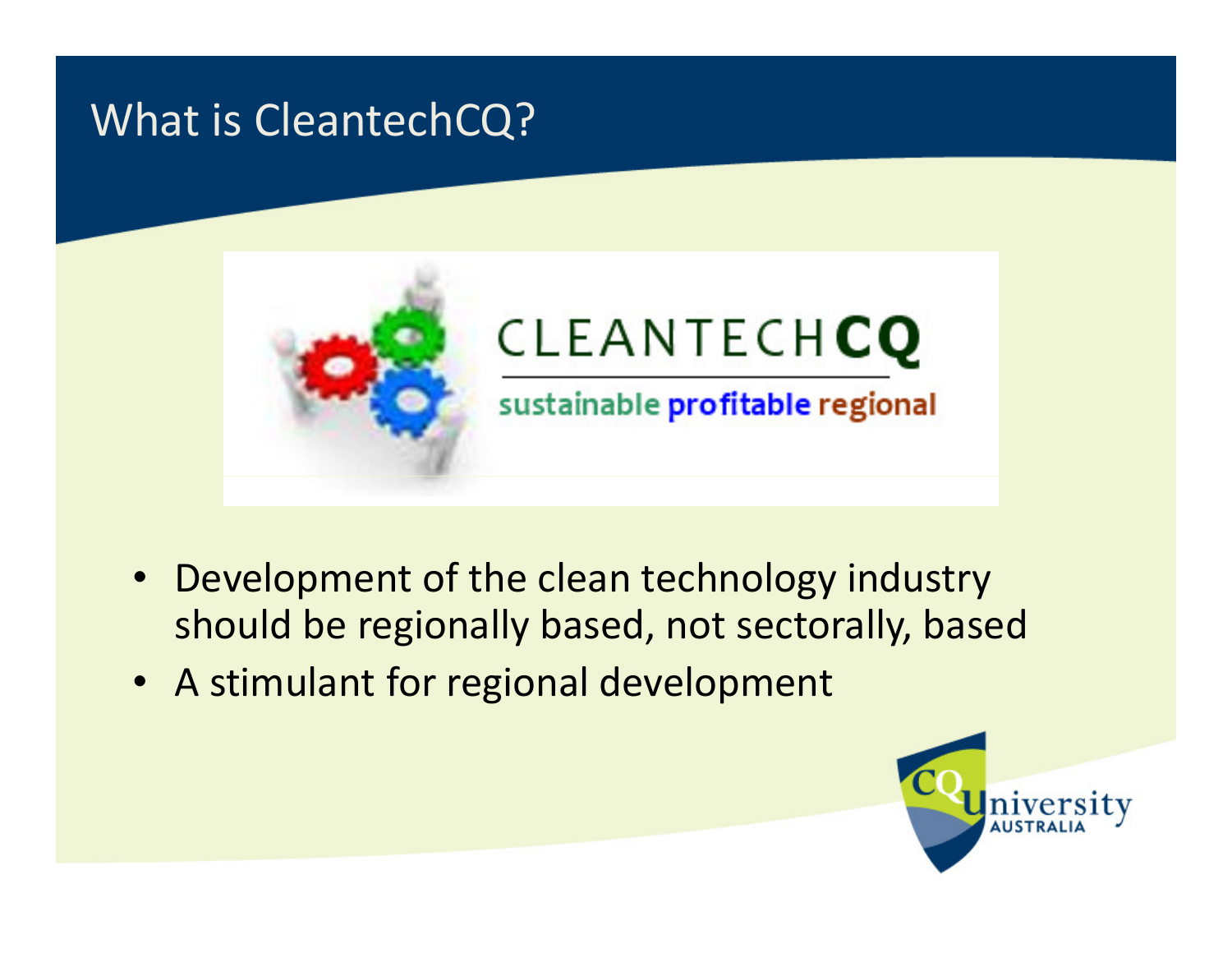# Why Central Queensland…?

#### Regional attributes:

- M High demand /drivers for Cleantech
- $\boxtimes$  Key physical resources and assets
- **Ø** Existing infrastructure<br> **a** t
- $\boxtimes$  Relevant skill and trade sets
- **Ø Diverse economy; socio-economic incentives**
- **Ø Supportive local Government**<br>■ supportive local Government
- **Ø** Strong existing interest and initiatives in Cleantech
- $\boxtimes$  Engaged regional University

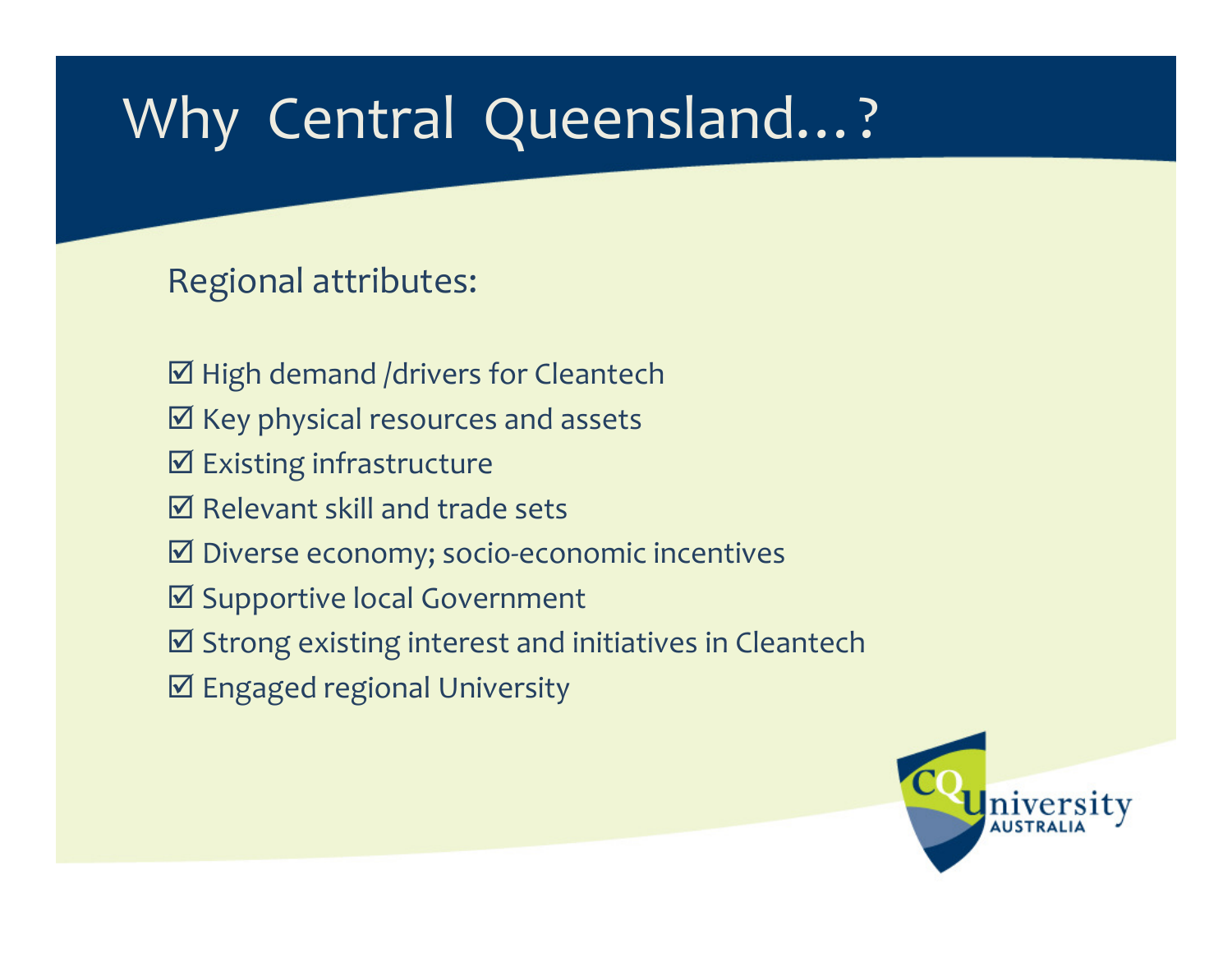# An alphabet soup of existing initiatives

**CQCN** RIRPMRF'Recycling Heroes'**GNSS** Yeppoon resident's cooperativeClimateSmart Clusters **SmartMeters** 

BiofuelsROTC - Carbon in Road Transport Volcanic Rock FiltrationAHFCCompAustCoE Manufacturing20+ RHD's

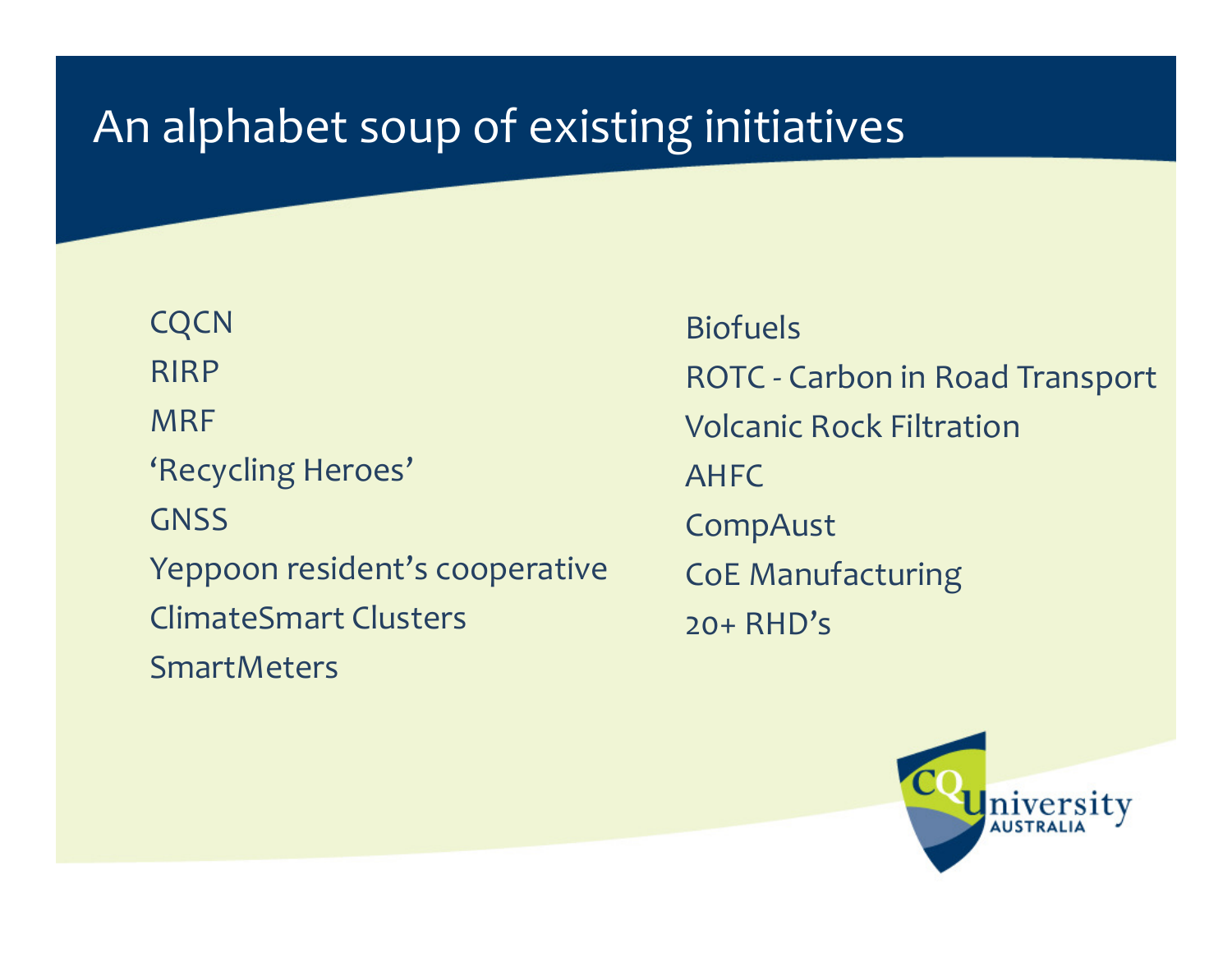# What Cleantech CQ can do …

## $\Box$  For the state / nation Act as pilot region Deliver return on investmentAssist regionalisation $\Box$  For the region Niche marketing, industry attractionEconomic diversification Alleviate skilled labour shortages Liveability $\Box$  For industry and business



 Cross-fertilisation, collaboration, Culture of CleantechSustainability, profitability, competitiveness

#### $\Box$  For the environment

Resource efficiency, climate adaptation/mitigationImproved condition of natural assets

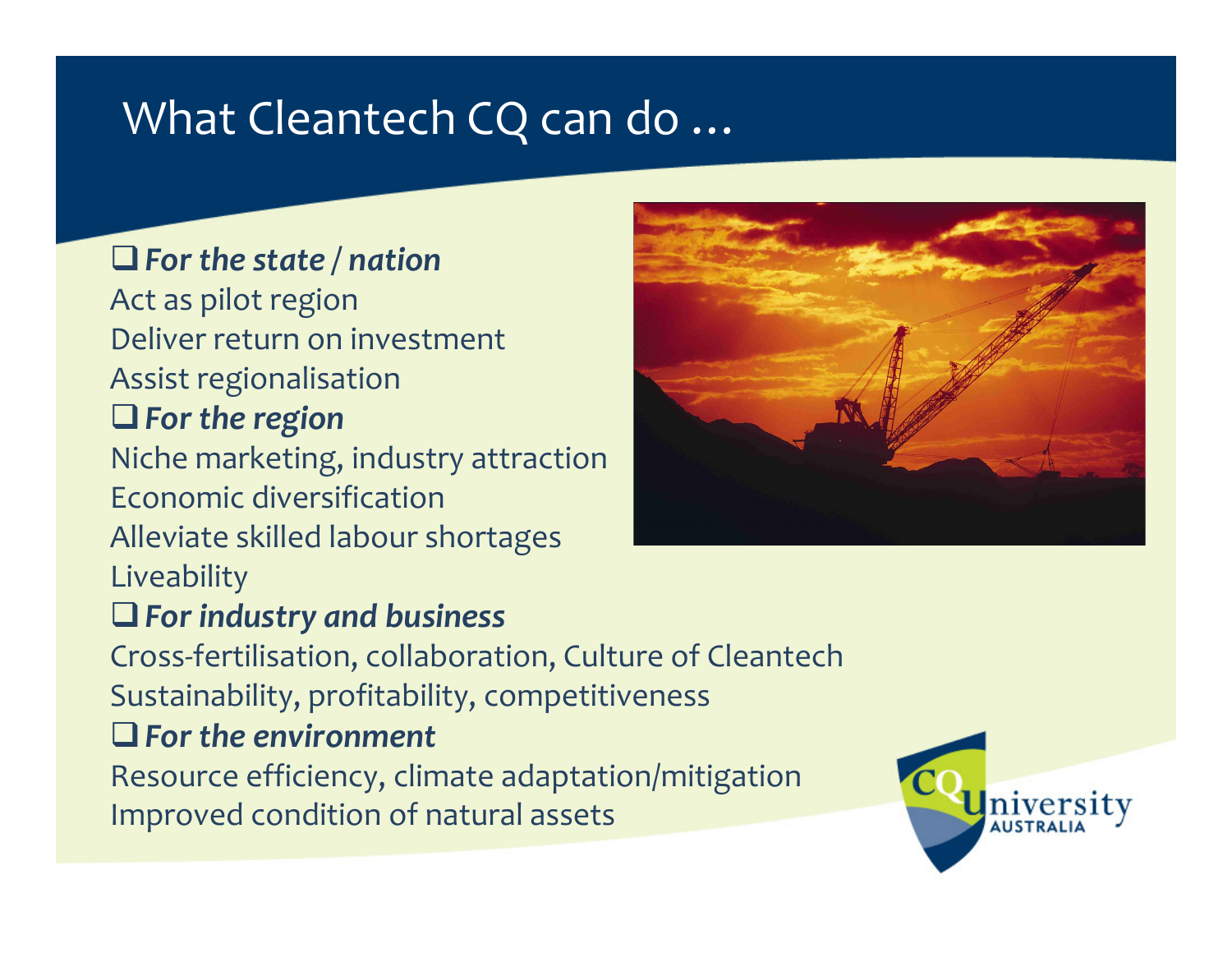# On the horizon…project suggestions

-"www.CleantechCQ.com.au"-Physical 'innovation space' $\Box$ QG Cleantech Offices + Officer  $\blacksquare$  Cleantech industry clusters  $\blacksquare$  Cleantech skilling tertiary suite  $\square$  Test case for building retrofits  $\Box$ CQ Cleantech loans **□**CleantechEXPO  $\blacksquare$ Cleantech RoadMap **QCleantech Research and IP** 

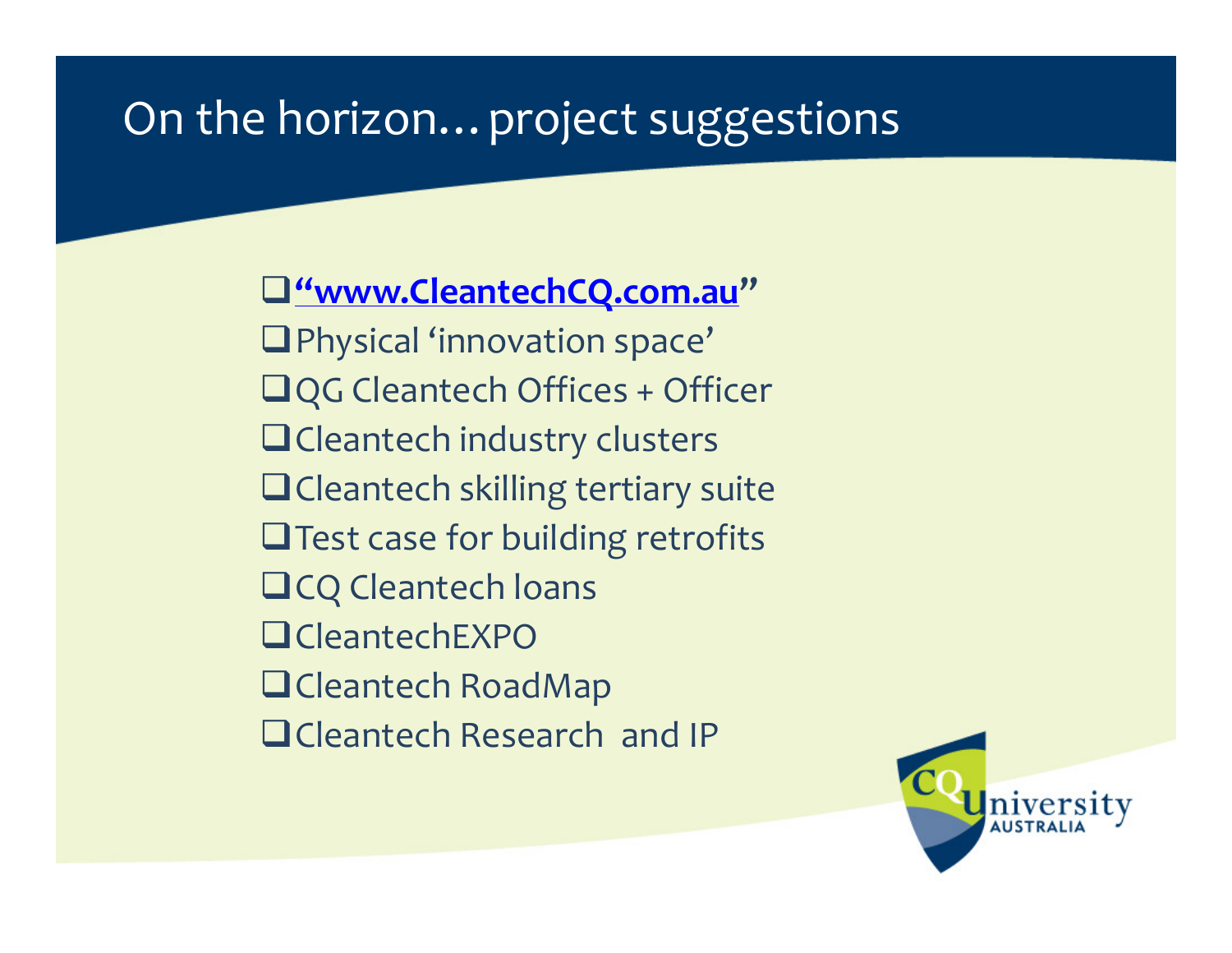# How do we get there?

- Cleantech will be realised through the marketpace (industry and SME)
- Government and researchers to 'push and pull' through facilitation / support roles
- Weave into existing regional planning agendas
- Using innovation & collaboration to exploit regional advantage